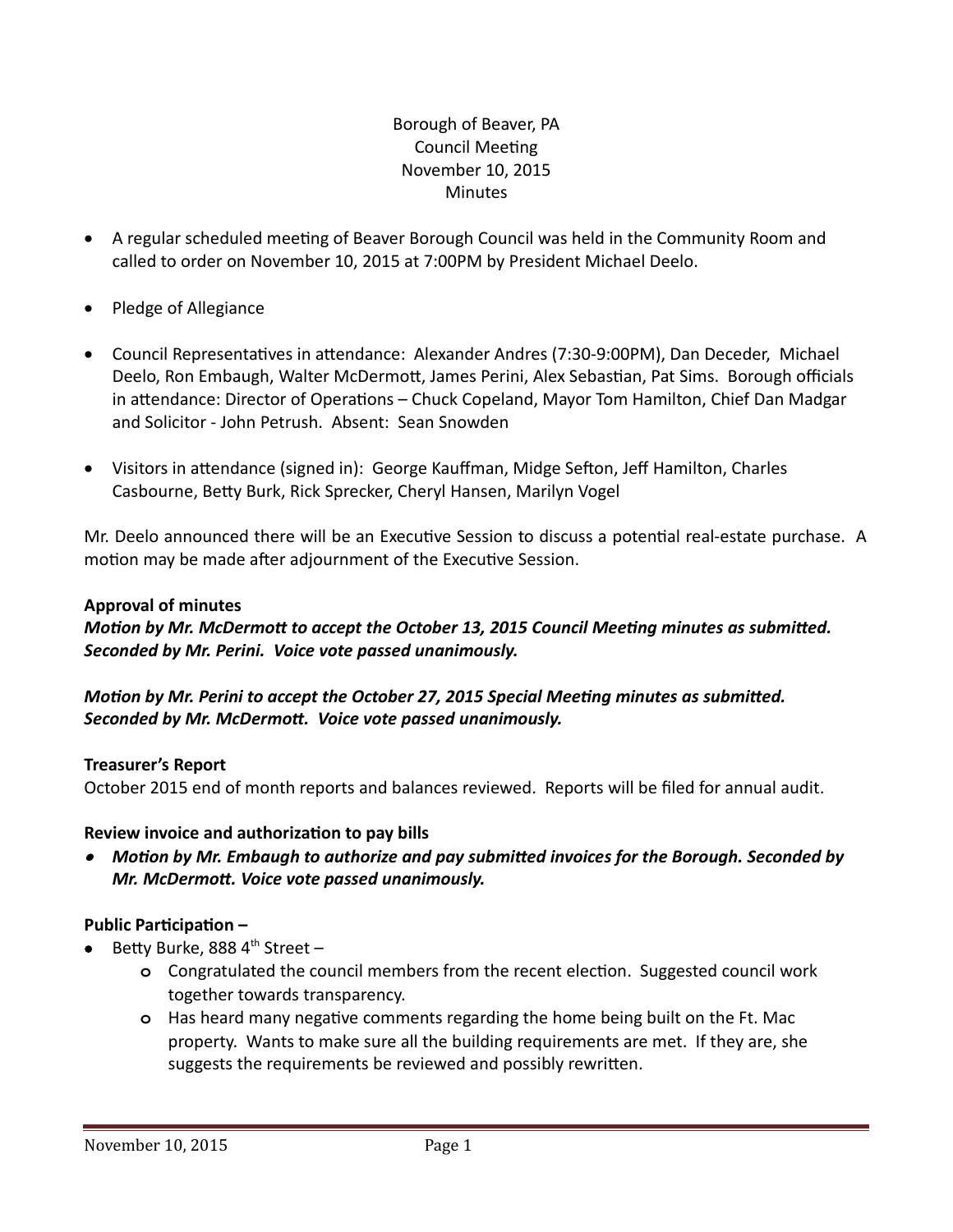- Mr. Deelo and Mr. Petrush stated the drawings were approved through the Zoning Officer in compliance with the Zoning Ordinance, not by council. Council only gets involved regarding conditional use.
- Brian Fife, 263 Wayne Street Requests parking permits be issued on Wayne Street since business employees are parking in resident parking areas.
	- **o** Mr. Deelo requested the Highway Department review the request.
- George Kauffman, 100 Oak Street Suggests the borough purchase larger plastic rakes for the leaf crew.

# **Reports – Commissions**

**Council of Governments (COG) –** Reported by Mr. Deceder October 2015 minutes enclosed in council packet

### **Business District Authority –**

- October 2015 meeting minutes enclosed in council packet
- Mr. McDermott stated several businesses on Third Street are placing the sandwich boards too far into the middle of the sidewalk. For the safety of our residents, he would like them to be placed closer to the business. Mr. Sprecker stated he would address this with the businesses.

### **Civil Service Commission –** No report

### **Zoning Hearing Board –** Reported by Mr. Sprecker

 Received two requests for variances: Proposed detached garage at 1127 Corporation Street and a proposed addition at 1298 River Road.

### **Planning Commission –**

October 19, 2015 draft meeting minutes and September 21, 2015 meeting minutes enclosed in council packet

### **Tree Commission –**

- September 28, 2015 meeting minutes enclosed in council packet
- Proposal "Flowering Tree Program" submitted by George Kauffman enclosed in council packet

## **Code Enforcement Officer Report –** Reported by Mr. Sprecker

- October 2015 report enclosed in council packet
- Mr. McDermott stated several neighbors of 418 Fair Avenue are upset since nothing has been resolved over a lengthy period of time.
	- **o** Mr. Petrush stated he is awaiting information from the owner's lawyer. He will contact the lawyer again and give him a deadline.
		- Mr. Petrush will report back to council at the next meeting
- Mr. McDermott questioned the status of the draft Ticketing Ordinance for Code Enforcement purposes.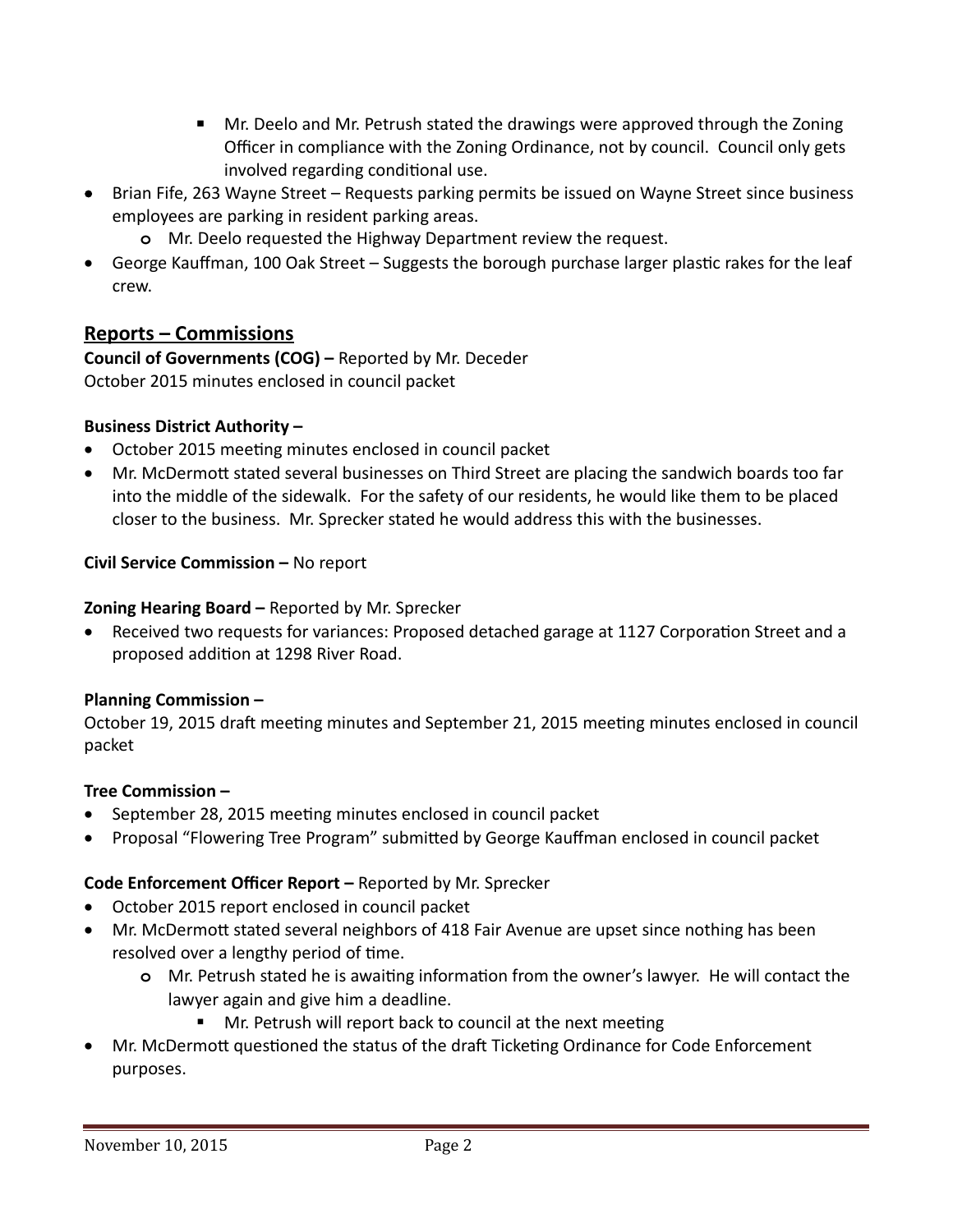**o** Mr. Petrush stated he is researching into other communities ordinances and will report back to council.

## **Historic Architectural Review Board (HARB) –** No meeting in October

# **Council Committee Reports**

**Public Safety –** Reported by Mr. Deelo

- October 26, 2015 meeting minutes enclosed in council packet
- Sean Snowden is the new Chair of Public Safety Committee

**Finance –** Reported by Mr. Perini

Reviewed the October 21, 2015 meeting minutes enclosed in council packet

**Highway –** No meeting in November

### **General Government –** Reported by Mr. Andres

- Reviewed September 22, 2015 meeting minutes enclosed in council packet
- Election Day is November 2<sup>nd</sup> and the Library Annual Fundraiser will be on November 7<sup>th</sup>.
- Mr. Perini questioned if the Borough is searching for a Borough Manager
	- **o** Mr. Deelo stated he informed Michael Foreman that it wasn't appropriate for a search of a replacement since we are in an evaluation time with the current Interim Borough Manager.
		- **Mr.** Deceder stated he agreed since it is time consuming and expensive.

### **Code Enforcement –** Reported by Mr. Deelo

- October 26, 2015 meeting minutes enclosed in council packet
- Alex Sebastian is the new Chair of the Code Enforcement Committee

**Recreation –** No meeting in November

### **Water & Sewer –** Reported by Mr. Sims

October 2015 meeting minutes enclosed in council packet

## **Reports**

**Manager's Report –** Reported by Chief Madgar Reviewed the October 2015 report enclosed in council packet

**Director of Operations Report –** Reported by Mr. Copeland Reviewed the November 10, 2015 report enclosed in council packet

### **President's Report –**

- Read thank-you letter from the Beaver Memorial Library
- Read letter addressed to Council dated November 10, 2015 from the Beaver Area Chamber of Commerce regarding the request to sell adult beverages at Beaver's Light-up Festival on November 27, 2015. If approved, requesting a letter be addressed to the Liquor Control Board.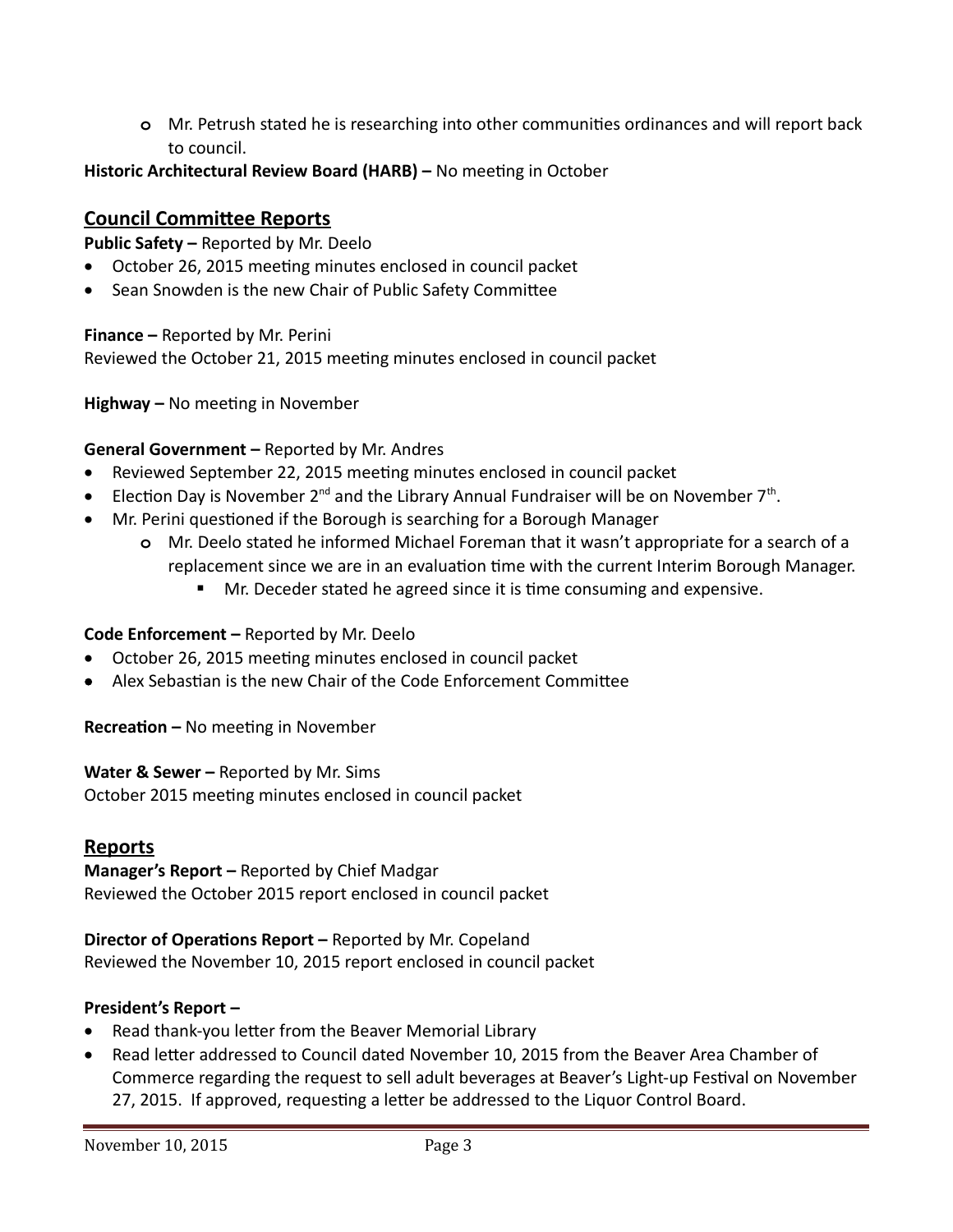**o** *Motion by Mr. Deceder to approve the Beaver Area Chamber of Commerce request and to authorize the Interim Borough Manager to contact the Liquor Control Board with letter. Seconded by Mr. Andres. Voice vote passed unanimously.*

#### **Mayor Hamilton – No report**

#### **Police Chief Madgar –**

Plaque - Recognized the officers for receiving the AAA platinum award for traffic safety

**Fire Department –** No report

#### **Emergency Management Coordinator –** No report

#### **Engineer –**

- October 2015 monthly report enclosed in council packet
- November 2, 2015 Fire Station Parking Lot corner of Market Street and Second Street suggested parking limitations report enclosed in council packet

#### **Solicitor Petrush –**

Working on the following:

- **o** New sewage treatment contract between Beaver and Bridgewater
- **o** Proposed street equipment purchase
- **o** State Right to Know Law
- **o** Legal Advisory of the definition of "Family" for purposes of the Zoning Ordinance

### **Old Business**

**Motion – Ordinance amending Chapter 6 of the Beaver Code of Ordinances relating to Conduct, adding a Part 7 concerning skateboarding**

*Motion by Mr. Embaugh that Council pass the attached Ordinance amending Chapter 6 of the Code of Ordinances, relating to Conduct, adding a Part 7 concerning skateboarding. A brief summary is as follows: Section 1: Several sections specify the purposes of the Part; state rules of interpretation; define various terms used in the Part; set forth regulations on skateboarding activities; prohibit certain conduct; and prescribe violations and penalties. Section 2: Repeals any inconsistent ordinance. Section 3: States the legal authority for the ordinance. Section 4: Specifies an immediate effective date. Seconded by Mr. McDermott. Voice vote passed unanimously.*

### **New Business**

**Motion – Approve property tax rate of 24 mills for 2016**

*Motion by Mr. Perini to authorize the Solicitor to draft an ordinance and to advertise the adoption of the tax ordinance for the fiscal year 2016 levying taxes at the current rate of 24 mills. Seconded by Mr. Sims. Voice vote passed unanimously.*